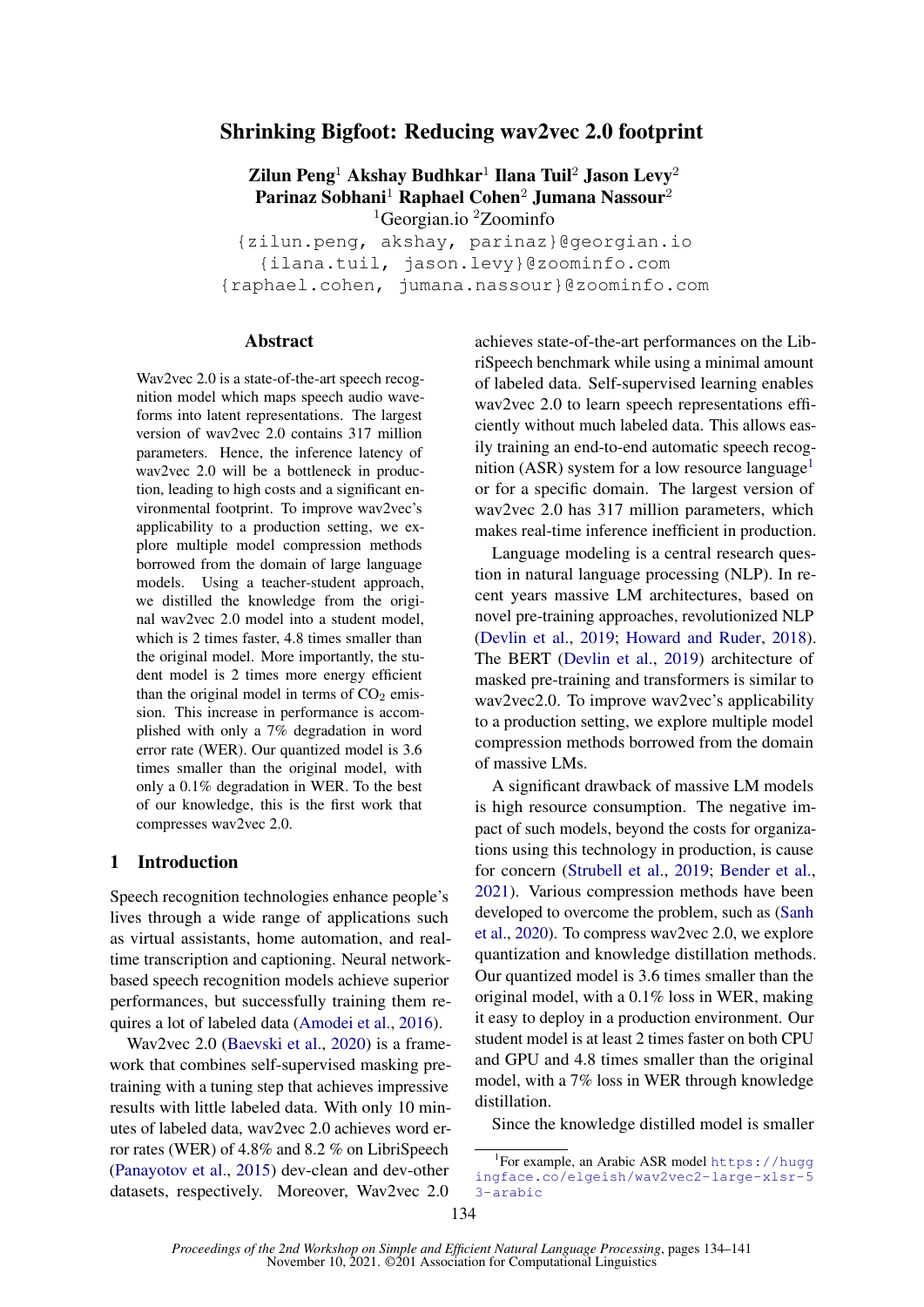than the original model, it is more energy efficient. In Section [7,](#page-4-0) we estimated that the distilled model could potentially save 21 tons of  $CO<sub>2</sub>$  equivalents (comparing to the original model) if running inferences on 54 millions of hours of speech data.

Our work makes two key contributions: 1. This research is the first work that compresses the stateof-the-art wav2vec 2.0 speech recognition model to the best of our knowledge. 2. Our distilled student model has a faster inference speed and makes wav2vec 2.0 more cost-efficient and environmental friendly.

# 2 Related work

In this section, we relate research works done on model compression in ASR systems. Then we describe compression methods applied in language modeling, which we wish to explore for compressing wav2vec.

### <span id="page-1-0"></span>2.1 Model compression in ASR systems

Several works have been done on compressing endto-end ASR systems to make them more applicable to production settings. The compression method varies depending on the ASR architecture used. Some of the methods result in approximately 2- 3% reduction in accuracy [\(Mehrotra et al.,](#page-7-3) [2020;](#page-7-3) [Li](#page-7-4) [et al.,](#page-7-4) [2019;](#page-7-4) [Mori et al.,](#page-7-5) [2018\)](#page-7-5), while others result in an improved accuracy [\(Winata et al.,](#page-7-6) [2020;](#page-7-6) [Kurata](#page-7-7) [and Audhkhasi,](#page-7-7) [2018\)](#page-7-7). Mehrotra *et al.* [\(Mehrotra](#page-7-3) [et al.,](#page-7-3) [2020\)](#page-7-3) use reinforcement learning and low rank factorization to compress a system composed of an encoder-attention-decoder with unidirectional LSTMs, while Kurata *et al.* [\(Kurata and Audhkhasi,](#page-7-7) [2018\)](#page-7-7) and Takashima *et al.* [\(Takashima et al.,](#page-7-8) [2018\)](#page-7-8) employ knowledge distillation to train a UniLSTM model from a BiLSTM one. Winata *et al.* [\(Winata](#page-7-9) [et al.,](#page-7-9) [2019\)](#page-7-9) applied low rank factorization to compress LSTMs. Mori *et al.* [\(Mori et al.,](#page-7-5) [2018\)](#page-7-5) start with "Deep Speech 2" architecture, which consists of both convolution layers and bidirectional gated recurrent unit layers (GRU), reduce the number of parameters using Tensor-Train decomposition on the weight matrix of the GRUs (TT-GRU).

Some attempts have been made to compress transformer-based ASR systems, like the work done to share parameters across different layers by incorporating additional features related to the topic and the speaker [\(Li et al.,](#page-7-4) [2019\)](#page-7-4), leading to less than a two-point decrease in accuracy. Another work proposed using a low-rank transformer (LRT) to reduce the number of parameters and boost the speed of training and inference [\(Winata](#page-7-6) [et al.,](#page-7-6) [2020\)](#page-7-6). The proposed LRT model improved accuracy without using a language model or acoustic data in addition to the improvement in size and speed.

## 2.2 Classic compression methods in language modeling

Knowledge distillation, quantization, and pruning are few techniques employed in research for compressing language models.

Knowledge distillation involves the use of a teacher model (or models) to improve the performance of another model (student model). When used for compression, the student model's size is significantly smaller than that of the teacher model.

Knowledge distillation in ASR is used both to improve accuracy [\(Futami et al.,](#page-6-5) [2020;](#page-6-5) [Gao et al.,](#page-6-6) [2020;](#page-6-6) [Mori et al.,](#page-7-5) [2018\)](#page-7-5), and to make the model more applicable to production by reducing its size [\(Kurata and Audhkhasi,](#page-7-7) [2018;](#page-7-7) [Takashima et al.,](#page-7-8) [2018\)](#page-7-8), see subsection [2.1.](#page-1-0) Futami *et al.* [\(Futami](#page-6-5) [et al.,](#page-6-5) [2020\)](#page-6-5) use knowledge distillation to generate more syntactically or semantically likely results by providing a left context seq2seq ASR system (student model) with soft labels of context to the right. The authors produce soft labels by using a pre-trained BERT model (teacher model). Gao *et al.* [\(Gao et al.,](#page-6-6) [2020\)](#page-6-6) use multiple teacher models to train a student ASR model to improve ASR accuracy jointly. Moriya *et al.* [\(Moriya et al.,](#page-7-10) [2020\)](#page-7-10) improve the accuracy by adding another term to the loss function called self-distillation (SD), which comes from incorporating the teacher model.

BERT [\(Devlin et al.,](#page-6-2) [2019\)](#page-6-2) is one of the most prominent language models in NLP. Like wav2vec, it is based on the transformer model, but it uses only encoders without decoders. DistilBERT [\(Sanh](#page-7-2) [et al.,](#page-7-2) [2020\)](#page-7-2) is a distilled version of BERT, with a 40% decrease in model size, a 60% increase in speed, and a 97% preservation of language understanding capabilities. Hence, it would be interesting to apply a similar distillation technique to wav2vec. TinyBERT [\(Jiao et al.,](#page-7-11) [2019\)](#page-7-11) and Mobile-BERT [\(Sun et al.,](#page-7-12) [2020\)](#page-7-12) also applied knowledge distillation to compress BERT.

Quantization involves reducing the number of bits used to represent weights. Normally, networks use 32-bit floating-point weights. Because neural networks have millions of such weights, quantiz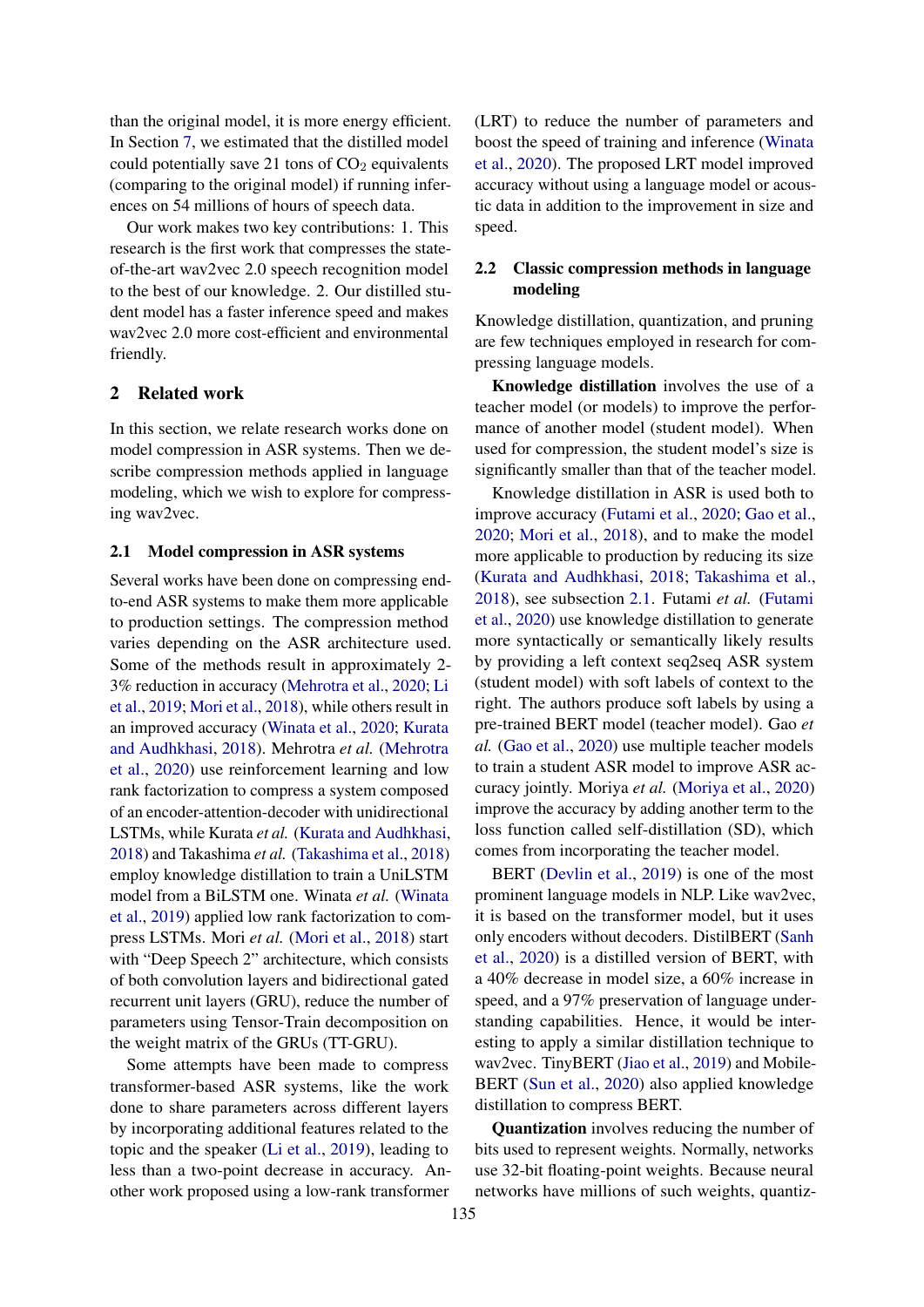ing these weights can make neural networks more energy efficient [\(Dally,](#page-6-7) [2015\)](#page-6-7). Several works have been published on quantization, reducing weights to 8-bit [\(Vanhoucke et al.,](#page-7-13) [2011\)](#page-7-13), 4-bit [\(Choi et al.,](#page-6-8) [2018\)](#page-6-8), 2-bit [\(Hwang and Sung,](#page-7-14) [2014\)](#page-7-14), and 1-bit [\(Courbariaux et al.,](#page-6-9) [2015\)](#page-6-9) integers. Weights are static and can be quantized through scaling and shifting, but this is not true for activations. Activations vary depending on input samples and can be quantized through static or dynamic quantization. Static quantization learns scaling and shifting of activations through a batch of samples, while dynamic quantization scales and shifts activations in each forward pass. There are two popular software packages for quantization: Distiller [\(Zmora et al.,](#page-7-15) [2019\)](#page-7-15), and PyTorch [\(Paszke et al.,](#page-7-16) [2019\)](#page-7-16). Distiller simulates quantization; hence, weights are still represented using 32-bit floating-point numbers but are restricted to integer values. Since we are interested in studying the efficiency of quantizing wav2vec 2.0, we decided not to explore Distiller for quantization. In section [5,](#page-3-0) we discuss the pros and cons of using PyTorch for quantizing wav2vec 2.0.

Pruning is executed by removing small weights that are likely redundant and can be removed without much loss in accuracy [\(Han et al.,](#page-6-10) [2015\)](#page-6-10). Han *et al.* [\(Han et al.,](#page-6-11) [2016\)](#page-6-11) proposed deep compression, an efficient compression pipeline, which first prunes the neural network model and then quantizes the remaining effective weights. We conducted a preliminary study on pruning using the Distiller [\(Zmora et al.,](#page-7-15) [2019\)](#page-7-15) sensitivity pruner. We set the sensitivity for each convolution layer to 0.1. We set the sensitivity in layers 3 to 16 of the transformer to 0.3 and layers 17 to 23 to 0.4. We pruned weights smaller than the product of the sensitivity and standard deviation of weights on that layer. The pruned model has a 23% sparsity while maintaining the same WER as the original model. We, however, didn't observe any significant improvement in the inference speed.

### 3 Wav2vec

Wav2vec 2.0 [\(Baevski et al.,](#page-6-1) [2020\)](#page-6-1) achieved a breakthrough in ASR by adopting the masked pretraining method employed in the massive language model BERT. BERT masks a few words in each training sentence, and the model learns by attempting to fill the gaps. Instead of masking words, wav2vec 2.0 masks parts of the audio representa-

tion and lets the transformer network fill in the gaps. This self-supervised setup makes it possible to learn mainly from unlabeled data while only finetuning on a small labeled dataset. The wav2vec 2.0 model comprises two significant components that we consider for compression: the CNN layers and the transformer layers.

In the following sections, we explore how com-pressing a fine-tuned version of wav[2](#page-2-0)vec  $2.0^2$  using knowledge distillation and quantization affects the size of the model and its inference speed.

#### 4 Knowledge distillation for wav2vec 2.0

We based our distillation on the knowledge distillation used by Sanh *et al.* to compress BERT [\(Devlin et al.,](#page-6-2) [2019\)](#page-6-2) to DistilBERT [\(Sanh et al.,](#page-7-2) [2020\)](#page-7-2). They initialized their student models by taking alternating layers from a well-performing larger model and scheduled the learning rate by first increasing, then gradually decreasing it.

Since it is possible to reduce either the CNN layer or the transformer layers of wav2vec 2.0, we decided to reduce the transformer ones since wav2vec 2.0 has only 7 CNN layers, which does not constitute a substantial computational bottleneck compared to transformer layers, see Table [3.](#page-5-0)

#### 4.1 Knowledge distillation loss

The classic knowledge distillation approach [\(Hin](#page-6-12)[ton et al.,](#page-6-12) [2015\)](#page-6-12) focuses on transferring knowledge between classification neural networks, where both the teacher and the student models output probability distributions over  $M$  labels. In our case, the output is latent representations of the input speech audio waveform. We project these representations into probability distributions over  $M$  tokens, where a token could map to a character or word boundary. Let  $T$  and  $S$  be the output probability distributions of the teacher and the student model, respectively. Inspired by [\(Hinton et al.,](#page-6-12) [2015\)](#page-6-12), we define the knowledge distillation loss to be the Kullback–Leibler (KL) divergence between  $T$  and  $S$ :

<span id="page-2-1"></span>
$$
L_{distill}(T, S) = \frac{1}{N} \sum_{0 \le i < N} \sum_{0 \le j < M} T_{ij} \log \left( \frac{S_{ij}}{T_{ij}} \right) \tag{1}
$$

<span id="page-2-0"></span> $2$ We used wav2vec\_big\_960h as our base/original model. ([https://dl.fbaipublicfiles.com/fairseq/w](https://dl.fbaipublicfiles.com/fairseq/wav2vec/wav2vec_big_960h.pt) [av2vec/wav2vec\\_big\\_960h.pt](https://dl.fbaipublicfiles.com/fairseq/wav2vec/wav2vec_big_960h.pt))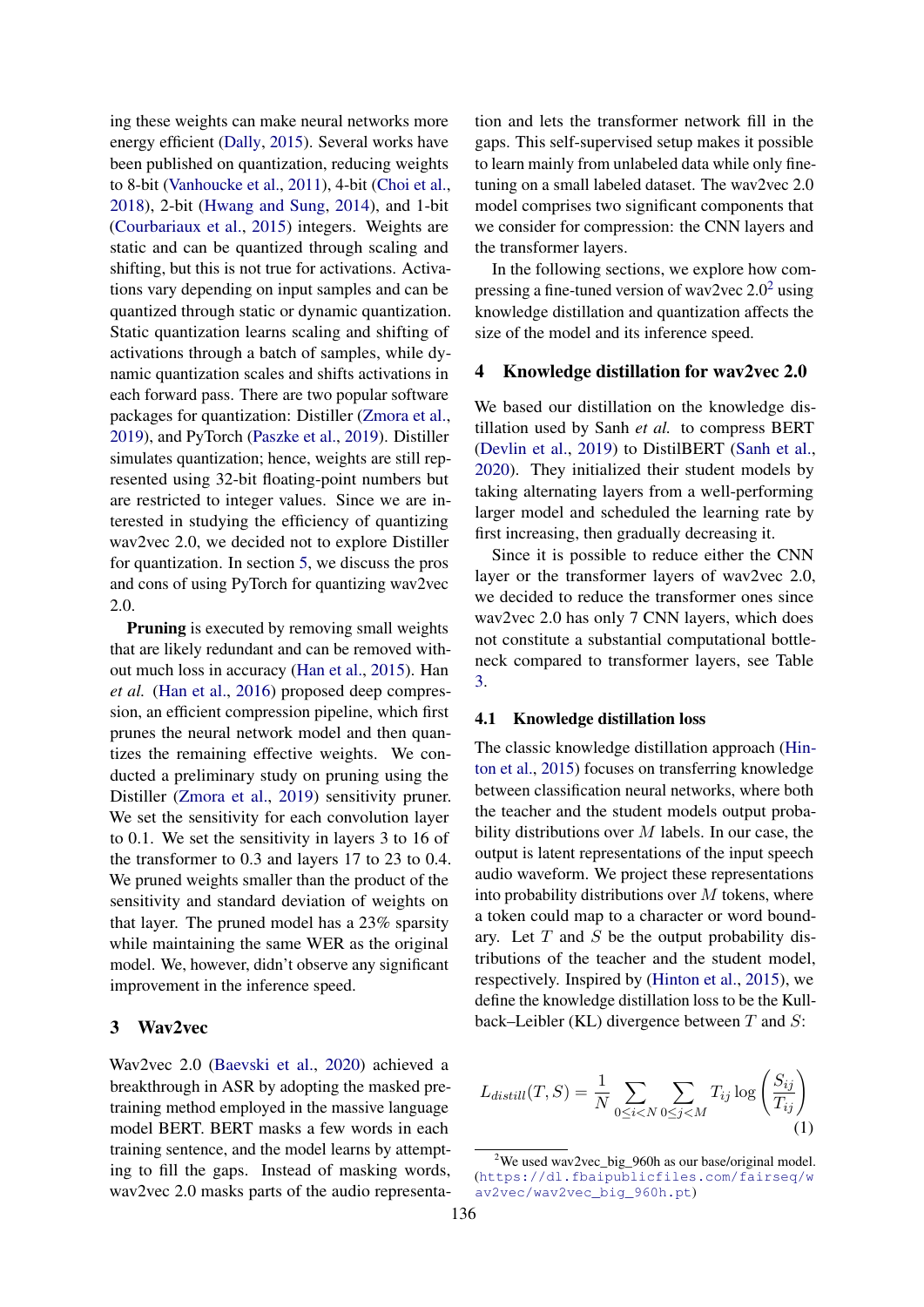The dimension of T and S is  $N \times M$ , where  $N$  is the length of the representation and  $M$  is the number of tokens. The KL divergence signals how far off is the student model's prediction is from its teacher, and the student model learns from the teacher by optimizing this loss.

### <span id="page-3-5"></span>4.2 The architecture of the student model

The only difference between our student model and the original wav2vec 2.0 model is the number of transformer layers. The largest version of wav2vec 2.0 has seven convolution layers and 24 transformer layers, while our student models have a reduced number of transformer layers. Our smallest student model has four transformer layers. We have also trained student models with 6, 8, 10, 12 transformer layers. See section [7](#page-4-0) for a discussion on the tradeoff between the number of transformer layers and the performance of the different student models.

### 4.3 Objective function

Our objective function for knowledge distillation training consists of the knowledge distillation loss and feature penalty [\(Baevski et al.,](#page-6-1) [2020\)](#page-6-1),  $L_{distill}$  +  $L_{feature}$ .  $L_{distill}$ , the knowledge distillation loss, is defined in equation [1,](#page-2-1) and  $L_{feature}$  is the L2 norm of the final output of convolution layers and serves as a regularization term for convolution layers. The original wav2vec 2.0 uses  $L_{feature}$  during training.

We have tried to use the cosine embedding loss [\(Sanh et al.,](#page-7-2) [2020\)](#page-7-2) in our objective function, but it didn't help with the student model's performances.

#### 4.4 Training techniques

After trying different optimizers, step size scheduling, objective functions, and other techniques to help the student model learn faster, the two approaches that significantly improved the student model's performance were using DistilBERT's initialization strategy and training on more data.

### <span id="page-3-0"></span>5 Quantization for wav2vec 2.0

In this section, we discuss how the two quantization techniques available in Pytorch apply to our task of quantizing wav2vec 2.0.

### 5.1 Static quantization

Static quantization quantizes weights and requires calibration before inference to determine scaling and shifting for quantizing activations. PyTorch does not support quantization for gelu activation [\(Hendrycks and Gimpel,](#page-6-13) [2020\)](#page-6-13) (as of March 2021), one of the activations used in the wav2vec 2.0 model. A closed pull request  $3$  shows they were trying to add the support but suspended it temporarily due to some test case failures. One possible workaround is to dequantize before gelu and requantize afterward, but this causes some performance degradation.

#### <span id="page-3-4"></span>5.2 Dynamic quantization

Dynamic quantization only quantizes weights and dynamically quantizes activations in each forward pass. As of March 2021, there are no supports for dynamically quantizing the multi-head attention (MHA) mechanism, which is an essential part of a transformer layer. Related issues remain open in PyTorch<sup>[4](#page-3-2)</sup> and fairseq  $5$ . As a result, tensors entering MHA must not be quantized. We observed that dynamic quantization wraps weights and biases of MHA with some methods, requiring a costly *linear unpack* operation to access them during inference. We save weights and biases before inference so that *linear\_unpack* is not performed for every sample during inference, hence increasing inference efficiency.

### 6 Experiments

The wav2vec 2.0 model we are trying to compress was trained with 960 hours of unlabeled data from the LibriSpeech dataset [\(Panayotov et al.,](#page-7-0) [2015\)](#page-7-0), and then fine-tuned with the labeled version of the same 960 hours. We did not attempt to compress the model before it was fine-tuned. We used a Viterbi decoder to convert the output of the student wav2vec 2.0 model into text. We conducted training on 4 Nvidia V100 GPUs and set the batch size to 1 per GPU. We trained with 16-bit floating-point arithmetic and fixed the seed at 42 in all our runs to make the results reproducible.

For knowledge distillation, we used the Adam optimizer with weight decay. We set  $eps = 10^{-6}$ ,  $betas = (0.9, 0.98)$ , and the weight decay coefficient to 0.01. We scheduled the learning rate by the number of epochs. The learning rate starts from  $2.5 \times 10^{-5}$  and linearly increases for the first two epochs. After two epochs, we linearly decrease the learning rate in every epoch. Also, we assessed the

<span id="page-3-1"></span><sup>3</sup> https://github.com/pytorch/pytorch/pull/34396

<span id="page-3-2"></span><sup>4</sup> https://github.com/pytorch/pytorch/issues/32764

<span id="page-3-3"></span><sup>5</sup> https://github.com/pytorch/fairseq/issues/1901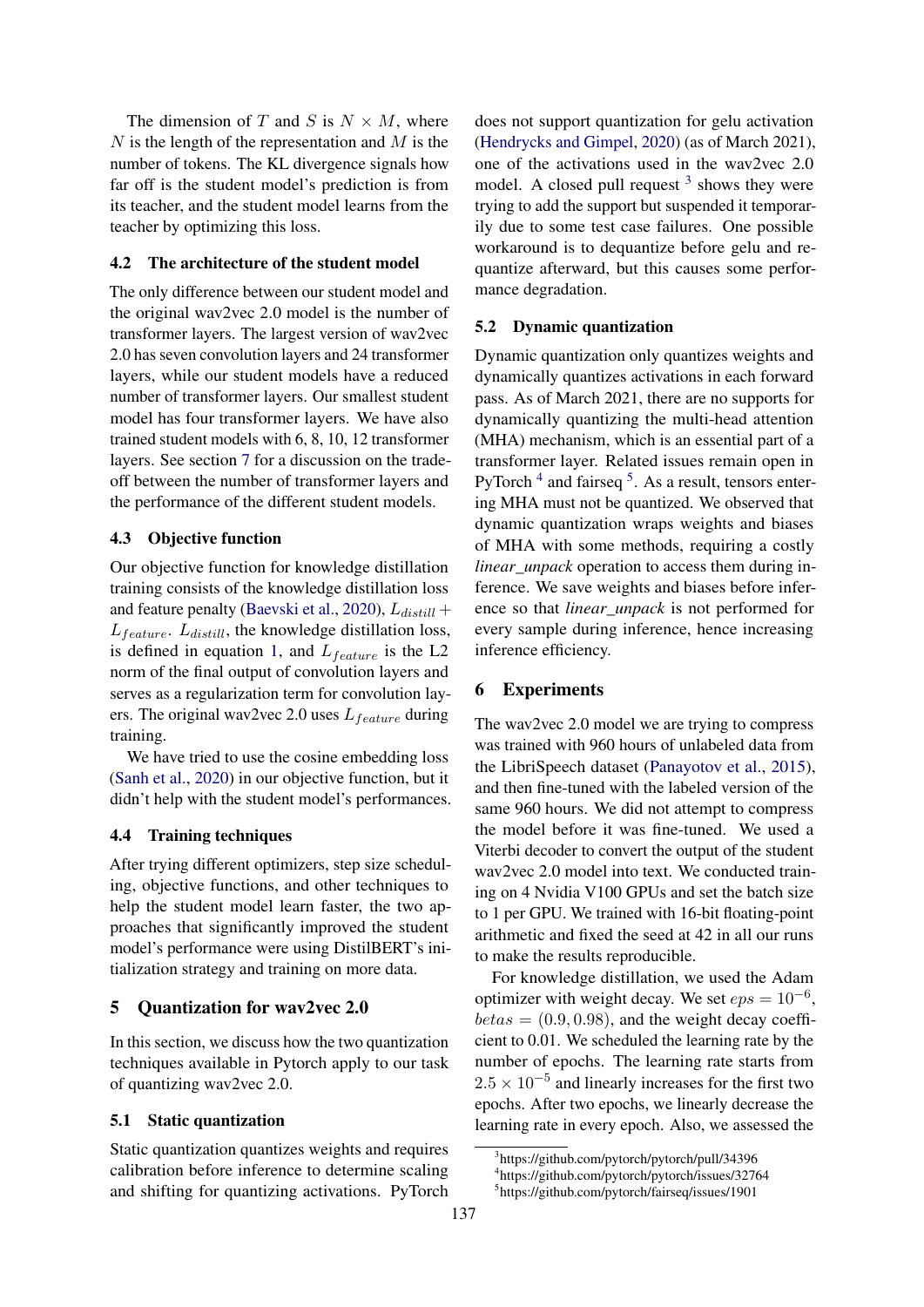effect of using a different number of transformer layers on the target metrics, see Table [2.](#page-5-1)

For quantization, we used PyTorch's dynamic quantization to quantize linear layers of wav2vec 2.0. Table [1](#page-5-2) contains the results of evaluating the different compression methods on LibriSpeech devclean.

Our implementation is available at [https://](https://git.io/JmpJM) [git.io/JmpJM](https://git.io/JmpJM).

#### <span id="page-4-0"></span>7 Results and discussion

Table [1](#page-5-2) shows the performance of the largest version of wav2vec 2.0 compared to the compressed models. The distilled model has a 7% loss in terms of word error rate (WER) compared with the original model. However, the distilled model is at least two times faster than the original model on both CPU and GPU, in addition to being 4.8 times smaller than the original wav2vec 2.0 model. We trained the distilled model for 32 epochs.

Table [1](#page-5-2) shows that our distilled model is at least 2 times more efficient than the original model in terms of  $CO<sub>2</sub>$  emissions and energy consumption. The distilled model is expected to consume less energy since it is smaller than the original model. Our test set contains 5.4 hours of speech data, and the distilled model emits  $0.0019$  kg of  $CO<sub>2</sub>$  equivalents less than the original model. We roughly estimate the potential saving on a larger dataset: if we have 54 millions of hours of speech data, and inference using the distilled model, then it's possible to save  $\sim$ 21 tons of CO<sub>2</sub> equivalents. This shows the energy efficiency of the distilled model, especially when applying it to a large dataset. We used CodeCarbon [\(Schmidt et al.,](#page-7-17) [2021\)](#page-7-17) to estimate  $CO<sub>2</sub>$  emissions and energy consumption. While CodeCarbon should be able to track CPU energy consumption, for our quantized model (which can only be used on a CPU), our machines were not supported by CodeCarbon (as seen in this pull request<sup>[6](#page-4-1)</sup>), and hence we were not able to report CO<sup>2</sup> emissions for our quantized model. Other tools like carbontracker [\(Anthony et al.,](#page-6-14) [2020\)](#page-6-14) and experiment-impact-tracker [\(Henderson et al.,](#page-6-15) [2020\)](#page-6-15) can be used in the future to track both CPU and GPU energy consumption.

Considering the quantized model, we notice that even though the model is 3.6 times smaller than the original model, it is not significantly faster. This discrepancy can be attributed to the need for dequantize tensors entering multi-head attention; see section [5.2](#page-3-4) for more details. PyTorch does not support GPU quantization; therefore, we report only CPU inference time for the quantized model. Its significant reduction in size, together with its ability to maintain the original WER, albeit with a slight loss, make the quantized model easily deployable in a production environment.

### 7.1 Knowledge distillation using different settings

There is a wide range of settings that can be tweaked when distilling a model. We explore some of them to understand their effect on the resulting model and the target metrics.

We conducted some experiments to evaluate the trade-off between the size of a model and its performance when performing knowledge distillation by varying the number of kept transformer layers in the student model. LibriSpeech train-clean-100 was used to train the student models. We trained each student model for ten epochs. We performed inferences on a single GPU. Table [2](#page-5-1) reports the results of these experiments. The performance of the original wav2vec 2.0 is shown in the first row. We observe that as the number of transformer layers decreases, the inference time decreases, but WER increases. Thus, as expected, as the model becomes smaller, its inference time improves, but its accuracy degrades.

In section [4.2,](#page-3-5) we introduced the student wav2vec 2.0 model's architecture, where we mentioned that reducing the number of convolution layers will probably not have much effect on the inference time of the distilled model. We tested this claim by reducing the convolution layers to 4. Table [3](#page-5-0) shows the result of this experiment compared to the original setting. GPU inference time is only 0.7 seconds faster in the four convolution layer model, whereas CPU inference time is slower. This behavior is because we replaced convolution layers with max-pooling, and PyTorch has a slower max-pooling operation on the CPU.

DistilBERT initializes layers in the student model by taking alternating layers from a larger model. It's possible to initialize layers in the student model by taking the last few layers from a larger model. Figure [1](#page-5-3) shows the effectiveness of DistilBERT's initialization strategy, as the student wav2vec 2.0 model initialized using Distil-BERT's approach significantly outperforms the

<span id="page-4-1"></span><sup>6</sup> https://github.com/mlco2/codecarbon/issues/156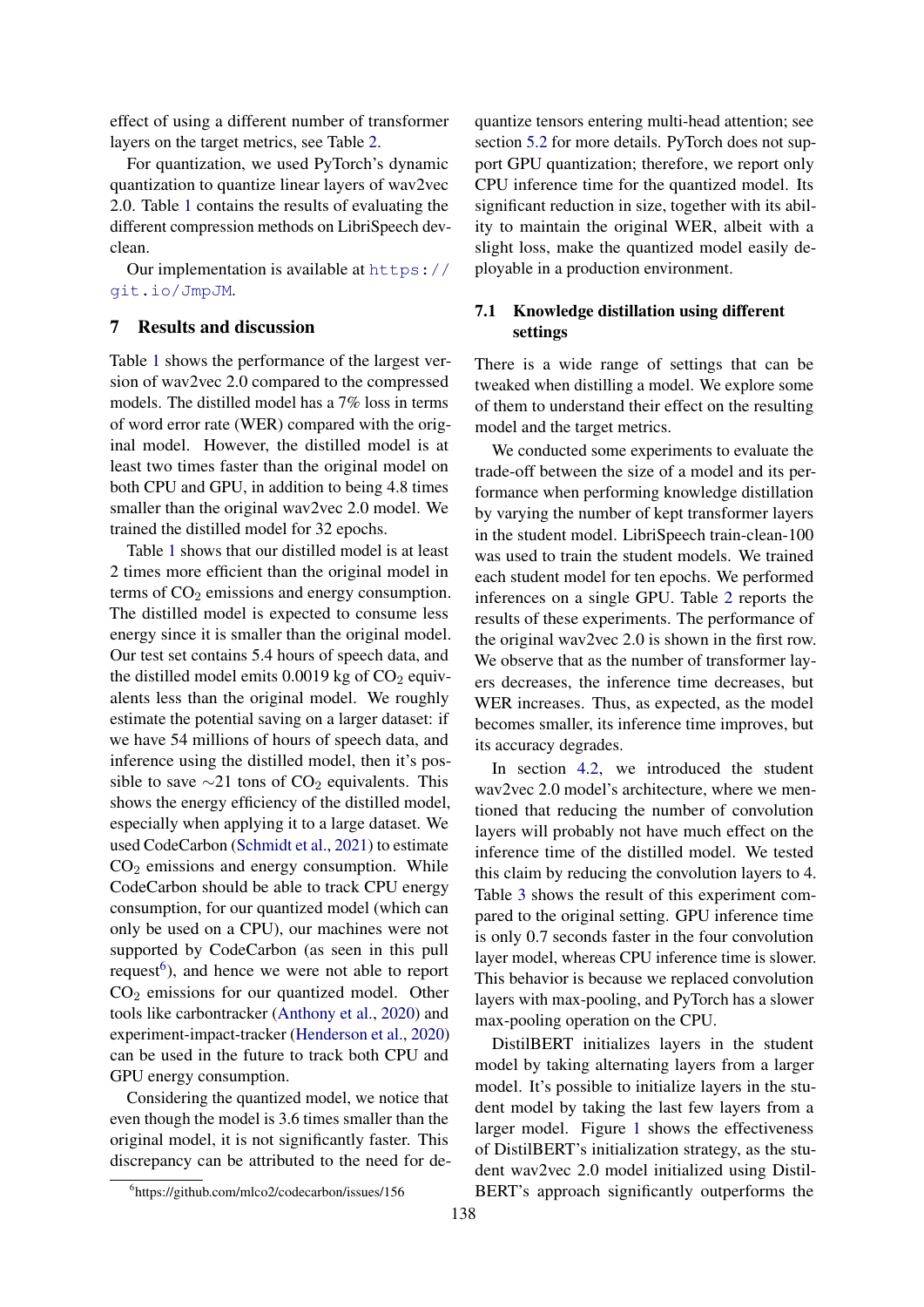<span id="page-5-2"></span>

| <b>Model</b> | <b>#Parameters</b> | <b>Model Size</b> | <b>CPU</b>       | <b>GPU</b>       | <b>WER</b> | <b>Emissions</b>             | <b>Energy</b> |
|--------------|--------------------|-------------------|------------------|------------------|------------|------------------------------|---------------|
|              |                    |                   | <b>Inference</b> | <b>Inference</b> |            | CO <sub>2</sub><br><b>as</b> | Con-          |
|              |                    |                   | <b>Time</b>      | Time             |            | equivalents sumed            |               |
| Original     | 317 M              | 1262 MB           | 4433 s           | 123 s            | $2.63\%$   | $0.0032$ kg                  | 0.0087        |
|              |                    |                   |                  |                  |            |                              | kWh           |
| Distilled    | 65 M               | 262 MB            | 1560 s           | 51 s             | 9.51%      | $0.0013$ kg                  | 0.0036        |
|              |                    |                   |                  |                  |            |                              | kWh           |
| Quantized    | 317 M              | 354 MB            | 4079 s           | N/A              | 2.75%      | N/A                          | N/A           |

<span id="page-5-1"></span>Table 1: Performances of the original wav2vec 2.0 model, a student model trained using knowledge distillation, and a quantized wav2vec 2.0 model.

| <b>Layers</b>   | <b>Parameters</b> | <b>Model Size</b> | <b>Inference Time</b> | WER    |
|-----------------|-------------------|-------------------|-----------------------|--------|
| 24              | 317 M             | 1262 MB           | 123 s                 | 2.63%  |
| 12 <sub>1</sub> | 166 M             | 665 MB            | 81 s                  | 6.6%   |
| 10              | 141 M             | 564 MB            | 75 s                  | 7.59%  |
| 8               | 115 M             | 464 MB            | 69 <sub>s</sub>       | 10.42% |
| 6               | 91 M              | 363 MB            | 60 s                  | 16.54% |

Table 2: Performance of a student wav2vec 2.0 model with different number of transformer layers on GPU.

<span id="page-5-0"></span>

| Layers   GPU Inference   CPU Inference<br><b>Time</b> | <b>Time</b> |
|-------------------------------------------------------|-------------|
| 2.97 s                                                | 161 s       |
| 2.26 s                                                | 387 s       |

Table 3: Inference time of wav2vec 2.0 model with different number of convolution layers. Original wav2vec 2.0 model has 7 convolution layers.

<span id="page-5-3"></span>

Figure 1: A student wav2vec 2.0 model initialized using different strategies, then trained with knowledge distillation.

<span id="page-5-4"></span>

Figure 2: A student wav2vec 2.0 model trained with knowledge distillation using different amount of data.

other method from the beginning of training. We split the dev-clean dataset into two parts for this experiment, one for training and the other for validation, which we used for reporting WER.

We observed that a student model trained with more data tends to obtain a better WER. As figure [2](#page-5-4) shows, the student model trained using 360 hours of data (train-clean-360) achieves better WER than the student model trained with less data (trainclean-100).

## 8 Conclusion

Jointly training teacher and student model has become a popular technique for compressing ASR systems [\(Swaminathan et al.,](#page-7-18) [2021;](#page-7-18) [Yu et al.,](#page-7-19) [2020\)](#page-7-19). In contrast, we employed a traditional knowledge distillation approach and it will be an interesting future work direction to investigate why such ap-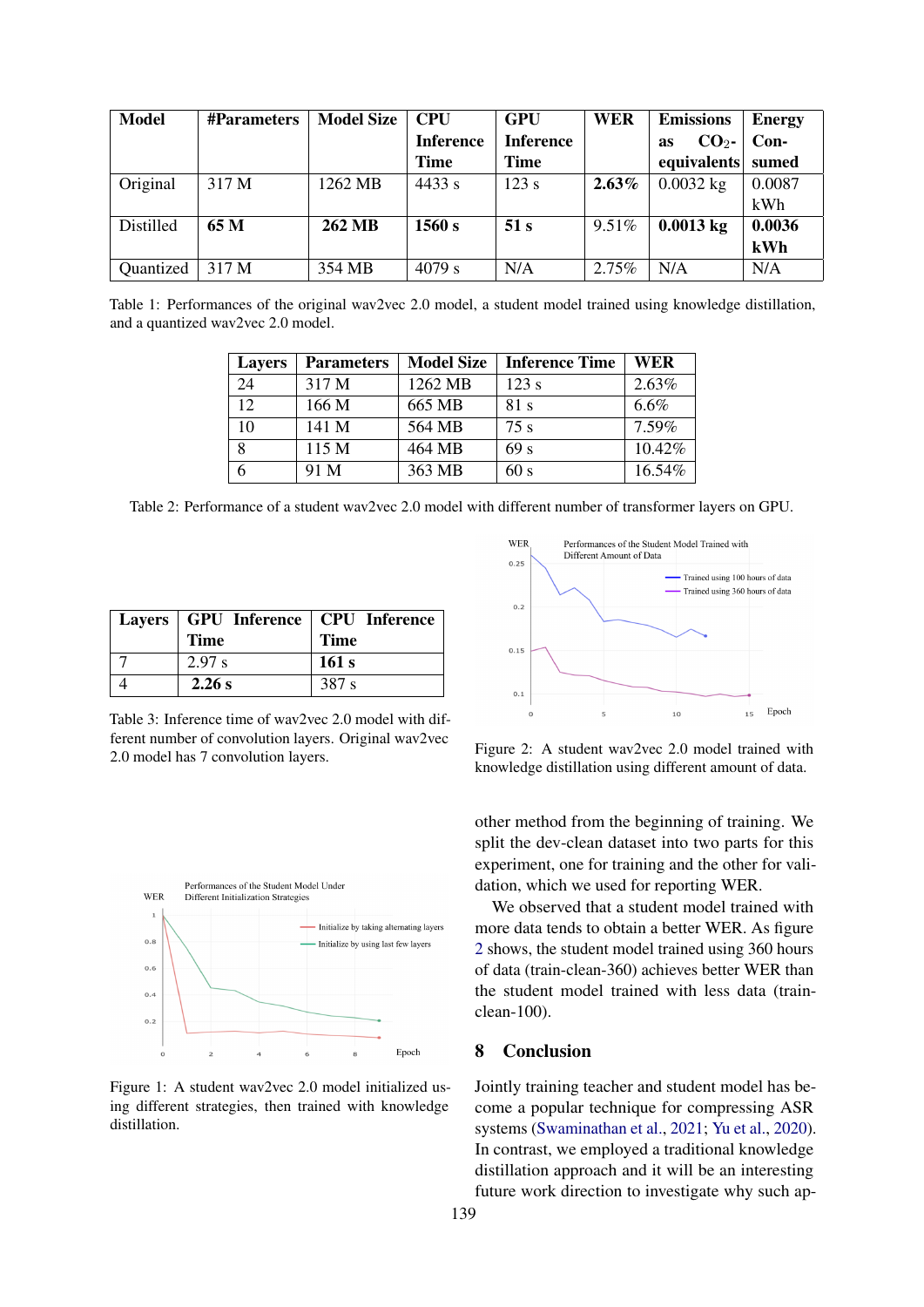proach did not achieve great performances for the student model. Despite performance limitations, we found that knowledge distillation is the most effective compression method for wav2vec 2.0 for saving energy by lowering CPU or GPU inference time. Using knowledge distillation, we trained a student wav2vec 2.0 model, which is at least two times faster than the original model on both CPU and GPU. Moreover, the trained student model is also two times more energy efficient than the original model.

Wav2vec models present a valuable technology for democratizing ASR. We explored multiple methods for reducing memory usage and speeding up such models for deployment. More remarkably, our compressed model is environmental friendly during inference. Maintaining low carbon footprint and improving model's performance will be our future research direction.

#### References

- <span id="page-6-0"></span>Dario Amodei, Sundaram Ananthanarayanan, Rishita Anubhai, Jingliang Bai, Eric Battenberg, Carl Case, Jared Casper, Bryan Catanzaro, Jingdong Chen, Mike Chrzanowski, Adam Coates, Greg Diamos, Erich Elsen, Jesse H. Engel, Linxi Fan, Christopher Fougner, Awni Y. Hannun, Billy Jun, Tony Han, Patrick LeGresley, Xiangang Li, Libby Lin, Sharan Narang, Andrew Y. Ng, Sherjil Ozair, Ryan Prenger, Sheng Qian, Jonathan Raiman, Sanjeev Satheesh, David Seetapun, Shubho Sengupta, Chong Wang, Yi Wang, Zhiqian Wang, Bo Xiao, Yan Xie, Dani Yogatama, Jun Zhan, and Zhenyao Zhu. 2016. [Deep](http://proceedings.mlr.press/v48/amodei16.html) [speech 2 : End-to-end speech recognition in english](http://proceedings.mlr.press/v48/amodei16.html) [and mandarin.](http://proceedings.mlr.press/v48/amodei16.html) In *Proceedings of the 33nd International Conference on Machine Learning, ICML 2016, New York City, NY, USA, June 19-24, 2016*, volume 48 of *JMLR Workshop and Conference Proceedings*, pages 173–182. JMLR.org.
- <span id="page-6-14"></span>Lasse F. Wolff Anthony, Benjamin Kanding, and Raghavendra Selvan. 2020. Carbontracker: Tracking and predicting the carbon footprint of training deep learning models. ICML Workshop on Challenges in Deploying and monitoring Machine Learning Systems. ArXiv:2007.03051.
- <span id="page-6-1"></span>Alexei Baevski, Yuhao Zhou, Abdelrahman Mohamed, and Michael Auli. 2020. [wav2vec 2.0: A frame](https://proceedings.neurips.cc/paper/2020/hash/92d1e1eb1cd6f9fba3227870bb6d7f07-Abstract.html)[work for self-supervised learning of speech represen](https://proceedings.neurips.cc/paper/2020/hash/92d1e1eb1cd6f9fba3227870bb6d7f07-Abstract.html)[tations.](https://proceedings.neurips.cc/paper/2020/hash/92d1e1eb1cd6f9fba3227870bb6d7f07-Abstract.html) In *Advances in Neural Information Processing Systems 33: Annual Conference on Neural Information Processing Systems 2020, NeurIPS 2020, December 6-12, 2020, virtual*.
- <span id="page-6-4"></span>Emily M Bender, Timnit Gebru, Angelina McMillan-Major, and Shmargaret Shmitchell. 2021. On the dangers of stochastic parrots: Can language models

be too big? In *Proceedings of the 2021 ACM Conference on Fairness, Accountability, and Transparency*, pages 610–623.

- <span id="page-6-8"></span>Jungwook Choi, Zhuo Wang, Swagath Venkataramani, Pierce I-Jen Chuang, Vijayalakshmi Srinivasan, and Kailash Gopalakrishnan. 2018. [Pact: Parameterized](http://arxiv.org/abs/1805.06085) [clipping activation for quantized neural networks.](http://arxiv.org/abs/1805.06085)
- <span id="page-6-9"></span>Matthieu Courbariaux, Yoshua Bengio, and Jean-Pierre David. 2015. [Binaryconnect: Training deep neural](https://proceedings.neurips.cc/paper/2015/hash/3e15cc11f979ed25912dff5b0669f2cd-Abstract.html) [networks with binary weights during propagations.](https://proceedings.neurips.cc/paper/2015/hash/3e15cc11f979ed25912dff5b0669f2cd-Abstract.html) In *Advances in Neural Information Processing Systems 28: Annual Conference on Neural Information Processing Systems 2015, December 7-12, 2015, Montreal, Quebec, Canada*, pages 3123–3131.
- <span id="page-6-7"></span>William Dally. 2015. High-performance hardware for machine learning. *NIPS Tutorial*, 2.
- <span id="page-6-2"></span>Jacob Devlin, Ming-Wei Chang, Kenton Lee, and Kristina Toutanova. 2019. [BERT: Pre-training of](https://doi.org/10.18653/v1/N19-1423) [deep bidirectional transformers for language under](https://doi.org/10.18653/v1/N19-1423)[standing.](https://doi.org/10.18653/v1/N19-1423) In *Proceedings of the 2019 Conference of the North American Chapter of the Association for Computational Linguistics: Human Language Technologies, Volume 1 (Long and Short Papers)*, pages 4171–4186, Minneapolis, Minnesota. Association for Computational Linguistics.
- <span id="page-6-5"></span>Hayato Futami, Hirofumi Inaguma, Sei Ueno, Masato Mimura, Shinsuke Sakai, and Tatsuya Kawahara. 2020. [Distilling the knowledge of bert for sequence](http://arxiv.org/abs/2008.03822)[to-sequence asr.](http://arxiv.org/abs/2008.03822)
- <span id="page-6-6"></span>Yan Gao, Titouan Parcollet, and Nicholas Lane. 2020. [Distilling knowledge from ensembles of acoustic](http://arxiv.org/abs/2005.09310) [models for joint ctc-attention end-to-end speech](http://arxiv.org/abs/2005.09310) [recognition.](http://arxiv.org/abs/2005.09310)
- <span id="page-6-11"></span>Song Han, Huizi Mao, and William J Dally. 2016. Deep compression: Compressing deep neural networks with pruning, trained quantization and huffman coding. *International Conference on Learning Representations (ICLR)*.
- <span id="page-6-10"></span>Song Han, Jeff Pool, John Tran, and William Dally. 2015. [Learning both weights and connections for](https://proceedings.neurips.cc/paper/2015/file/ae0eb3eed39d2bcef4622b2499a05fe6-Paper.pdf) [efficient neural network.](https://proceedings.neurips.cc/paper/2015/file/ae0eb3eed39d2bcef4622b2499a05fe6-Paper.pdf) In *Advances in Neural Information Processing Systems*, volume 28. Curran Associates, Inc.
- <span id="page-6-15"></span>Peter Henderson, Jieru Hu, Joshua Romoff, Emma Brunskill, Dan Jurafsky, and Joelle Pineau. 2020. [Towards the systematic reporting of the energy and](http://arxiv.org/abs/2002.05651) [carbon footprints of machine learning.](http://arxiv.org/abs/2002.05651)
- <span id="page-6-13"></span>Dan Hendrycks and Kevin Gimpel. 2020. [Gaussian er](http://arxiv.org/abs/1606.08415)[ror linear units \(gelus\).](http://arxiv.org/abs/1606.08415)
- <span id="page-6-12"></span>Geoffrey Hinton, Oriol Vinyals, and Jeff Dean. 2015. [Distilling the knowledge in a neural network.](http://arxiv.org/abs/1503.02531)
- <span id="page-6-3"></span>Jeremy Howard and Sebastian Ruder. 2018. [Universal](https://doi.org/10.18653/v1/P18-1031) [language model fine-tuning for text classification.](https://doi.org/10.18653/v1/P18-1031) In